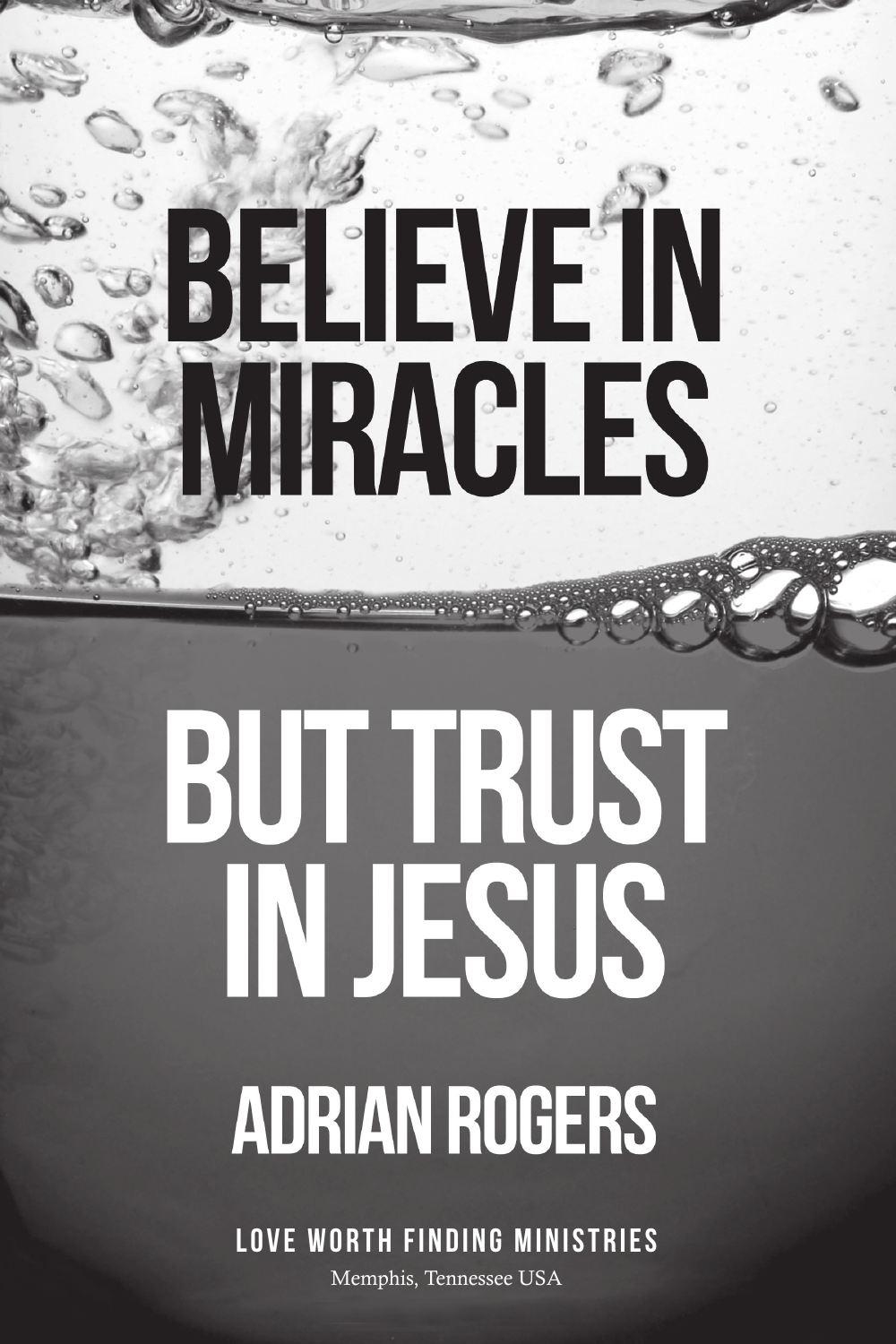#### BELIEVE IN MIRCACLES, BUT TRUST IN JESUS

© 1997 by Adrian Rogers

Published by Crossway Books a division of Good News Publishers 1300 Crescent Street Wheaton, Illinois 60187

All rights reserved. No part of this publication may be reproduced, stored in a retrieval system or transmitted in any form by any means, electronic, mechanical, photocopy, recording or otherwise, without the prior permission of the publisher, except as provided by USA copyright law.

Design: Eternity Communications

First printing. 1997

Printed in the United States of America

Unless otherwise indicated, Bible quotations are taken from the King James Version.

|                                                          |          |                   | Library of Congress Cataloging-in-Publication Data   |    |    |    |                 |    |   |    |               |          |
|----------------------------------------------------------|----------|-------------------|------------------------------------------------------|----|----|----|-----------------|----|---|----|---------------|----------|
| Rogers, Adrian.                                          |          |                   |                                                      |    |    |    |                 |    |   |    |               |          |
| Believe in miracles but trust in Jesus / Adrian Rogers.  |          |                   |                                                      |    |    |    |                 |    |   |    |               |          |
| p. cm.                                                   |          |                   |                                                      |    |    |    |                 |    |   |    |               |          |
| lnol, des bibliographica 1 references                    |          |                   |                                                      |    |    |    |                 |    |   |    |               |          |
| ISBN 0-89107-922-X                                       |          |                   |                                                      |    |    |    |                 |    |   |    |               |          |
| 1. Miracles 2. Christian life - Baptist authors 3. Jesus |          |                   |                                                      |    |    |    |                 |    |   |    |               |          |
|                                                          |          |                   | Christ—Miracles. 4. Bible NT. Gospel John—Criticism, |    |    |    |                 |    |   |    |               |          |
|                                                          |          |                   | interpretation, etc. I. Title.                       |    |    |    |                 |    |   |    |               |          |
|                                                          |          | BT97.2 R62 1997   |                                                      |    |    |    |                 |    |   |    |               |          |
|                                                          |          | $226.7'06 - DC21$ |                                                      |    |    |    |                 |    |   |    |               | 96-29651 |
| 05                                                       |          | 04                | 03                                                   |    | 02 | 01 | 00 <sup>2</sup> | 99 |   | 98 |               | 97       |
|                                                          | 15 14 13 |                   | 12                                                   | 11 | 10 | 9  | 8 7 6 5         |    | 4 | 3  | $\mathcal{L}$ |          |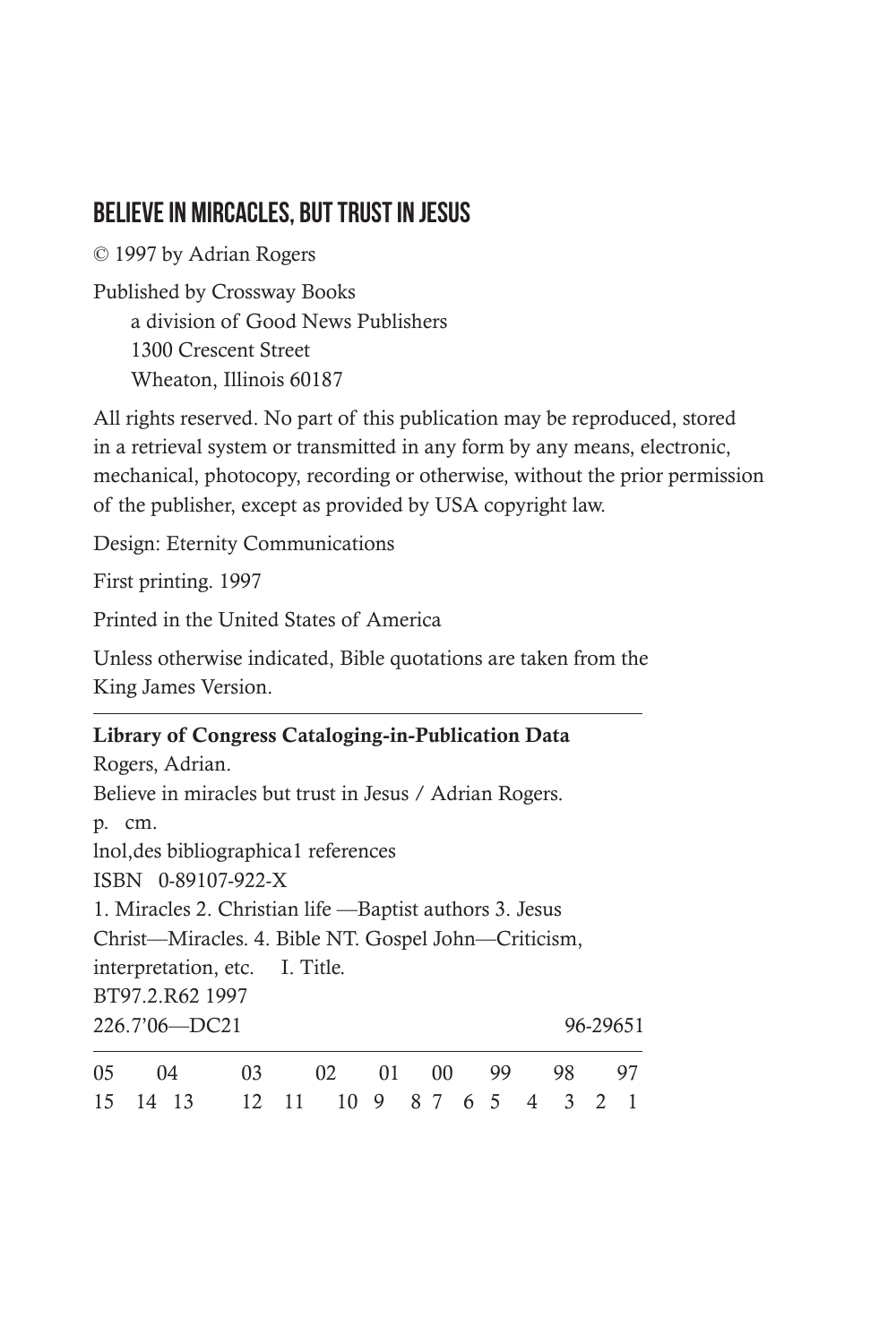# **CONTENTS**

## Introduction 7

| 1                      | THE POSSIBILITY OF MIRACLES<br>11                                                      |  |  |  |  |  |
|------------------------|----------------------------------------------------------------------------------------|--|--|--|--|--|
| $\overline{2}$         | THE PROBLEMS WITH MIRACLES<br>23                                                       |  |  |  |  |  |
| 3                      | <b>WATER INTO WINE</b><br>31<br>Jesus Is God's Joy for Your Disappointments            |  |  |  |  |  |
| 4                      | A NOBLEMAN'S SON HEALED<br>47<br>Jesus Is God's Assurance for Your Doubts              |  |  |  |  |  |
| 5                      | <b>HEALING THE IMPOTENT MAN</b><br>63<br>Jesus Is God's Strength for Your Disabilities |  |  |  |  |  |
| 6                      | <b>FEEDING THE 5,000</b><br>79<br>Jesus Is God's Satisfaction for Your Desire          |  |  |  |  |  |
| 7                      | <b>CALMING THE STORM</b><br>95<br>Jesus Is God's Peace for Your Despair                |  |  |  |  |  |
| 8                      | OPENING BLIND EYES<br>111<br>Jesus Is God's Light for Your Darkness                    |  |  |  |  |  |
| 9                      | RAISING LAZARUS<br>125<br>Jesus Is God's Life for Your Death                           |  |  |  |  |  |
| 10                     | THE MAXIMUM MIRACLE<br>139                                                             |  |  |  |  |  |
| <b>EPILOGUE</b><br>149 |                                                                                        |  |  |  |  |  |
| 160<br>END NOTES       |                                                                                        |  |  |  |  |  |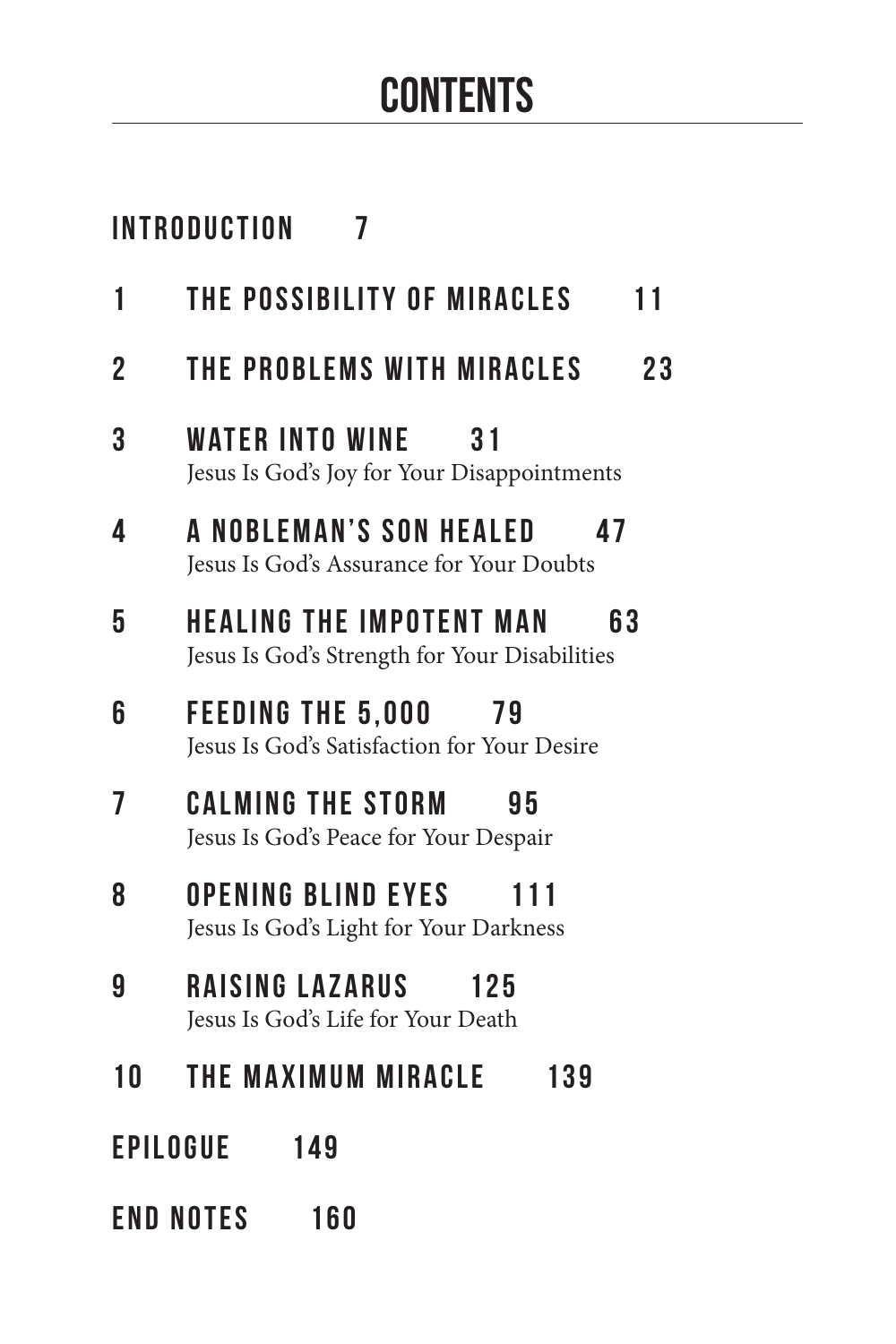## **INTRODUCTION**

B etween 1925 and 1963 one could drive the highways of America and read delightful red and white signs that dotted those roads. They were advertisements for a shaving cream known as Burma-Shave.

Some of you may remember these. There would be a succession of small signs, maybe one foot by two feet, set in the ground on sticks. They would be placed one after another in intervals of about a quarter-mile or so.

You would have to read each sign as you rode along before you would get to the punch line. The entire thing often took the form of a little poem. For example:

> A peach looks good With lots of fuzz. But a man is no peach And never wuz.

You would ride a bit further, and the last sign would say, "Burma-Shave!" You got a portion of the message with each sign, but it all came together at the end.

That is an understandable example of what the apostle John was doing when he wrote his Gospel. The beloved apostle selected seven miracles that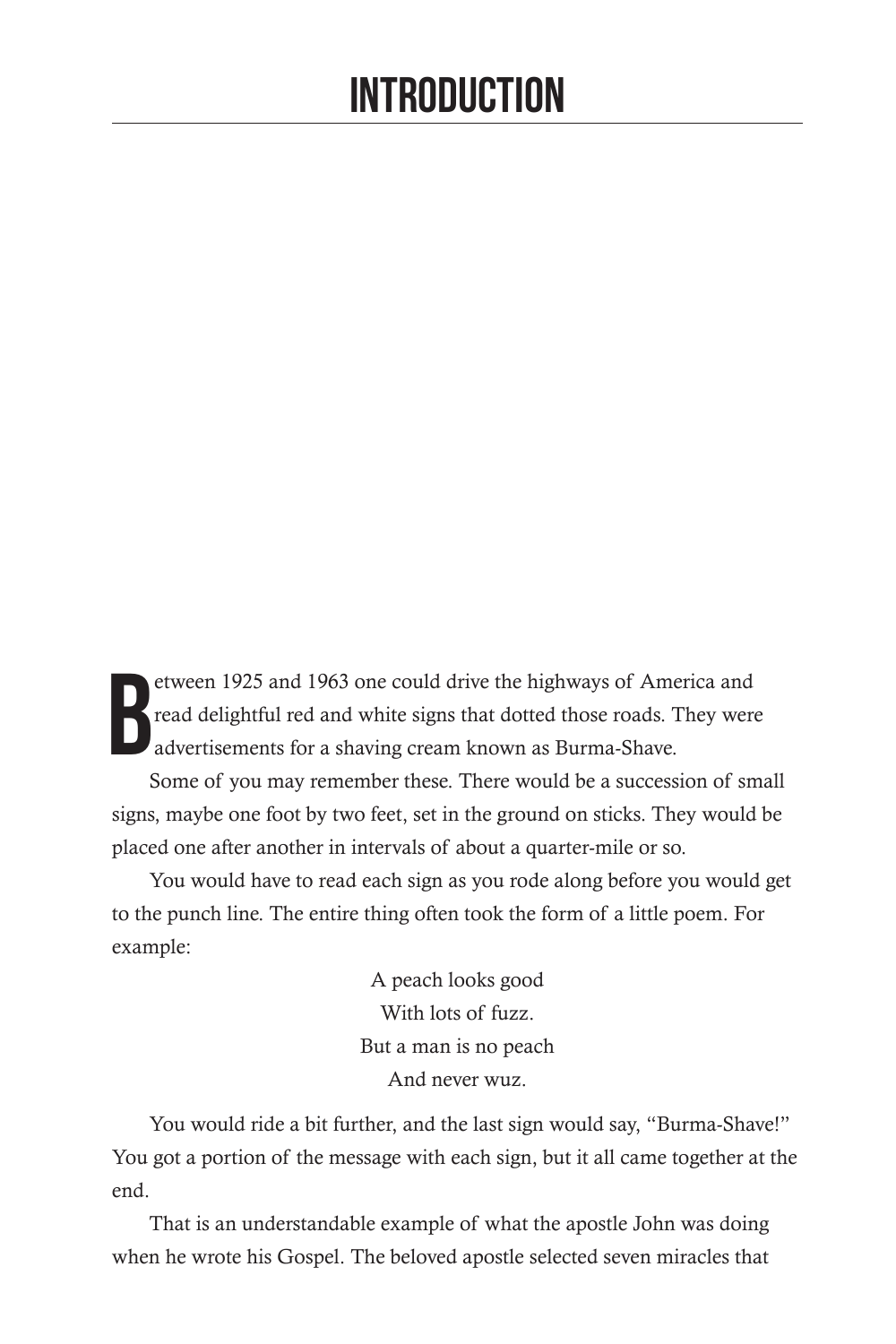bring as much encouragement to us who live in the twenty-first century as they did to those who experienced them in the first century. They are life-changing!

### A PARADE OF MIRACLES

At the end of John's Gospel, we learn that there was a selection process going on as far as his recording of Christ's miracles was concerned. By the inspiration of the Holy Spirit, John chose those seven of the Lord's miracles and put them together in a special sequence for our understanding:

And many other signs truly did Jesus in the presence of His disciples, which are not written in this book: but these are written, that ye might believe that Jesus is the Christ, the Son of God; and that believing ye might have life through His name (John 20:30-31).

The word *signs* in this passage has great significance. It is the plural of the Greek word *semeion*, which means a "miracle with a message" or a "miracle with a meaning." Not just a miracle at face value, but a miracle with a special lesson tied to it. It is a sign with special significance.

Dr. G. Campbell Morgan said that every parable Jesus spoke was a miracle of instruction and every miracle Jesus performed was a parable for instruction. I like that. There is meaning in these miracles John records.

Each of these seven miracles of Jesus shows not only His power over nature, but His redeeming power over sin, death, hell, and the grave.

These miracles point clearly to the wonderful truth that Jesus Christ is God's answer to our deepest needs. He is God's answer to your disappointments, doubts, disabilities, desires, despair, darkness, and death.

In this study we are going to learn to believe in miracles, but to trust in Jesus. We are going to learn that miracles of grace are greater than miracles of glory.

This book will affirm your faith in the supernatural. My prayer for you is that you will experience miracles in your life. But I would be disappointed if that is as far as you get. We need to go beyond miracles and go on to Jesus. When we receive Him and truly know His transforming power, we have experienced the ultimate miracle.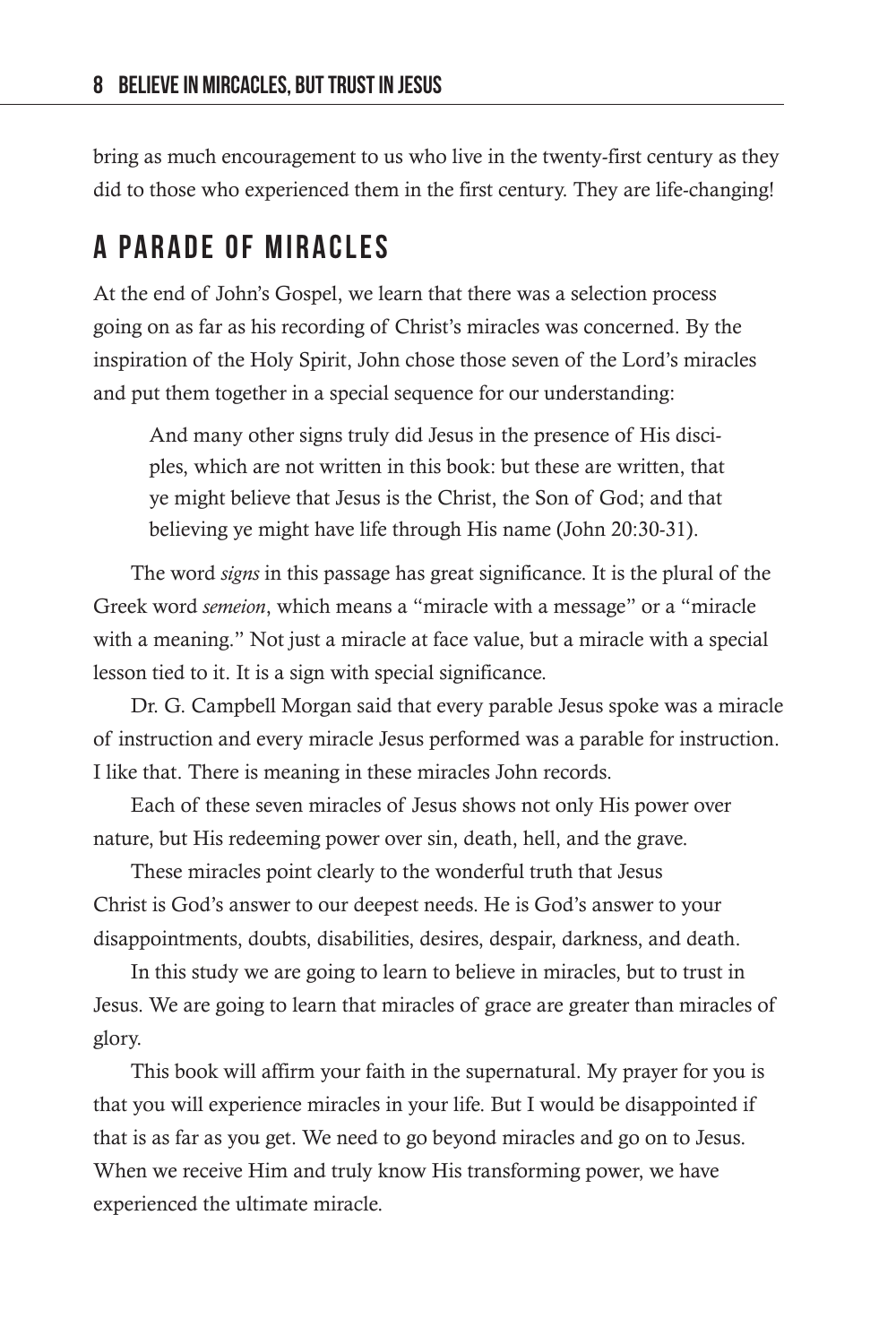As the song says:

It took a miracle to put the stars in place, It took a miracle to hang the world in space; But when He saved my soul, Cleansed and made me whole, It took a miracle of love and grace!

Bill Gaither once wrote a song that included these words: "There is a long parade of miracles, and it is led by a wonderful King." Indeed, that is so, and I am one of those miracles. Are you?

While I would not agree with that premise, I would say that a guilty conscience and other neWhile I would not agree with that premise, I would say that a guilty conscience and other ne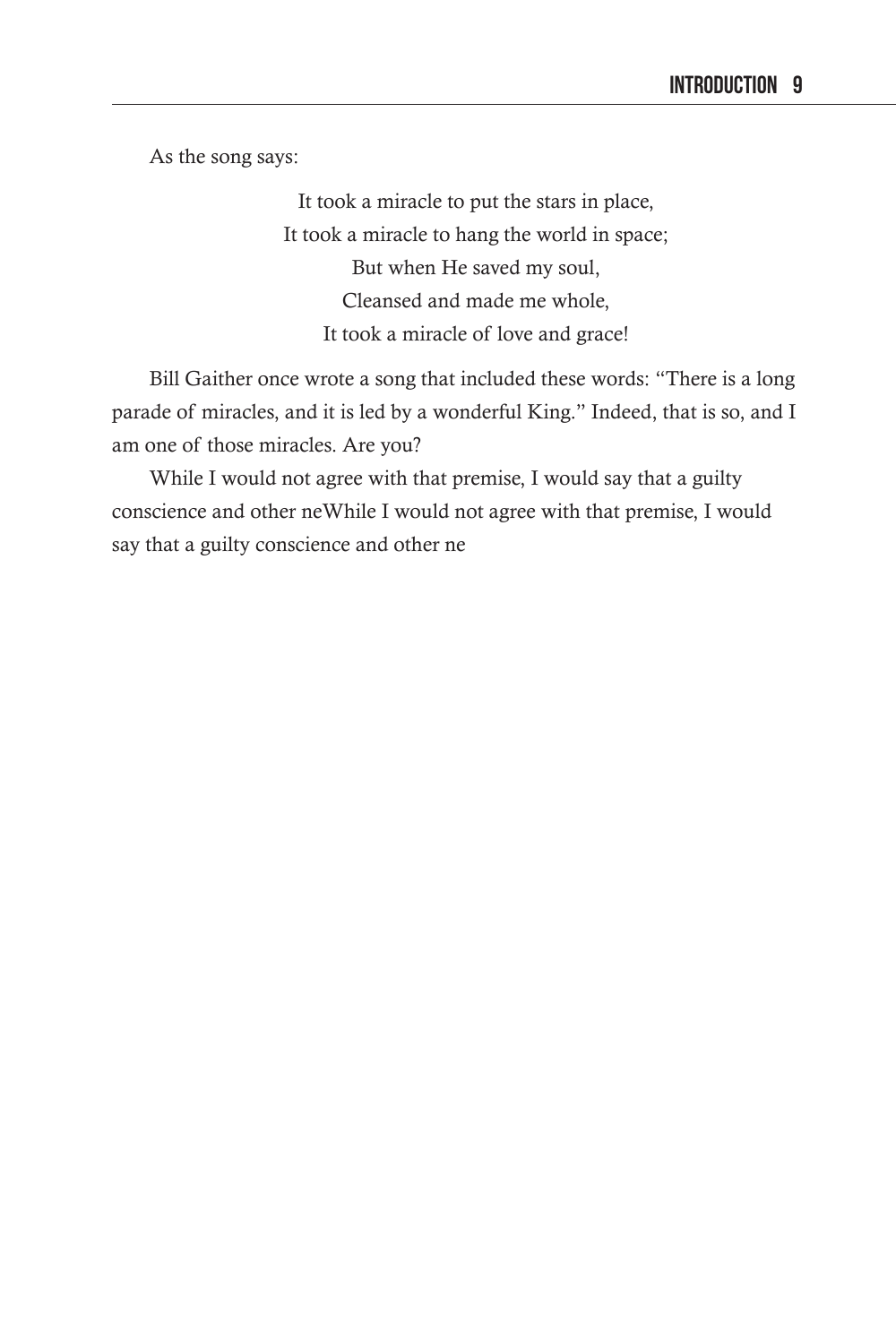# THE POSSIBILITY OF MIRACLES

have good news for you. There is nothing wrong with you that a miracle would not cure. All you need is a miracle.

**I** And I believe in miracles. I really do! Those who have problems with the possibility of miracles really have difficulty with the fact that there is a sovereign God. If one can accept Genesis 1:1 in the Bible, he should have little difficulty believing in the possibility of the miraculous.

God spoke, and the universe sprang into existence. Billions of galaxies spread across the black velvet of space. Planet Earth swung into space and began to teem with life.

It is unthinkable that the Creator, having such incredible power, should subsequently be unable to move miraculously upon His own creation. Is the clock stronger than the clockmaker? No indeed! God is not a helpless onlooker to the work of His hands. The psalmist declares, "The heavens are Thine, the earth also is Thine: as for the world and the fulness thereof, Thou hast founded them" (Psalm 89:11).

Dr. Robert G. Lee, a great preacher now in heaven, has rightly said, "God is not a bewildered bellhop running up and down the corridors of the hotel He created trying to find the right key."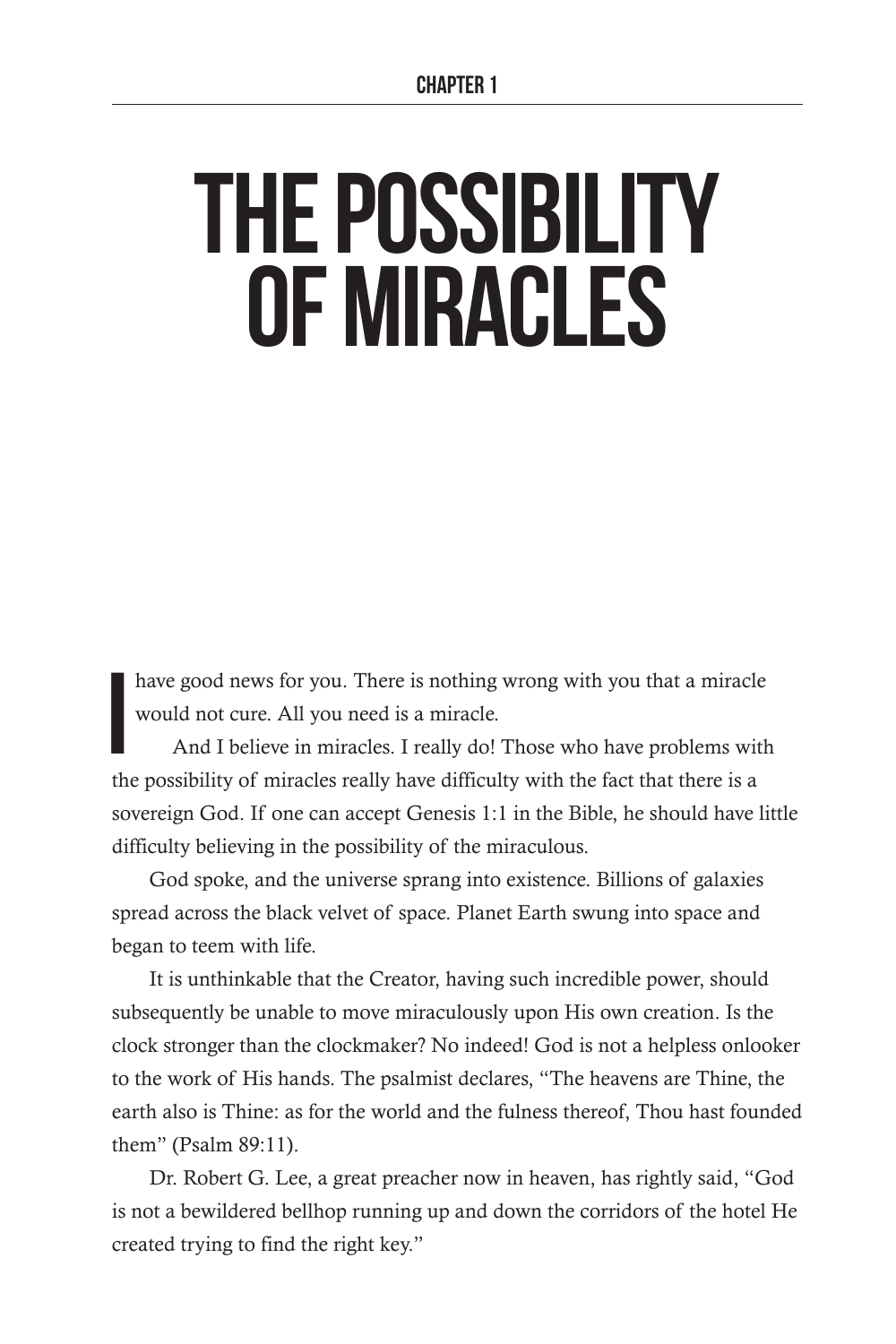God is not bounded by the laws of nature because there really are no laws of nature. What men call the laws of nature are in truth the laws of God that nature must obey.

Years ago I heard a delightful story Dr. Lee Scarbrough, one of the early presidents of Southwestern Baptist Theological Seminary and a great preacher of the Word. He was preaching about Jonah being swallowed by a great fish.

Later at home, Dr. Scarbrough's little son asked a straightforward question. "Daddy, do you really believe that a fish could swallow a man and keep the man alive inside for three days and three nights?"

The wise father replied, "Son, if God could make a man out of absolutely nothing to begin with, and if God could create the first sea creatures from absolutely nothing, don't you think He would have the power to make a fish that could swallow a man and keep him alive for three days and nights if He wanted to?"

The little fellow replied, "Well, if you're going to bring God into it, that's different<sup>"</sup>

Amen! That's what I believe. I believe in miracles because I believe in God. I would remind all of us of the angel's question to Abraham: "Is any thing too hard for the  $LORD?"$  (Genesis 18:14).

 I heard someone reply, "Well, I don't believe in God; therefore, I don't believe in miracles."

 But whoever says that must believe that nothing times nobody equals everything. The doubter must believe that in the beginning the heavens and the earth created themselves and then generated life spontaneously. Such a person believes in a colossal miracle without anyone to perform it.

 Anyone who adopts this as his belief should not pride himself on his intelligence. The greatest minds of all time have believed in a Creator. Socrates, Lord Bacon, Galileo, John Newton, Louis Pasteur, Albert Einstein, and Wernher von Braun all believed in a higher intelligence.

 It is impossible to believe in a sovereign God and not believe in miracles. Ignorance of God makes belief impossible, but knowledge of Him makes unbelief impossible. "Why should it be thought a thing incredible with you, that God should raise the dead?" Paul asked Agrippa (Acts 26:8).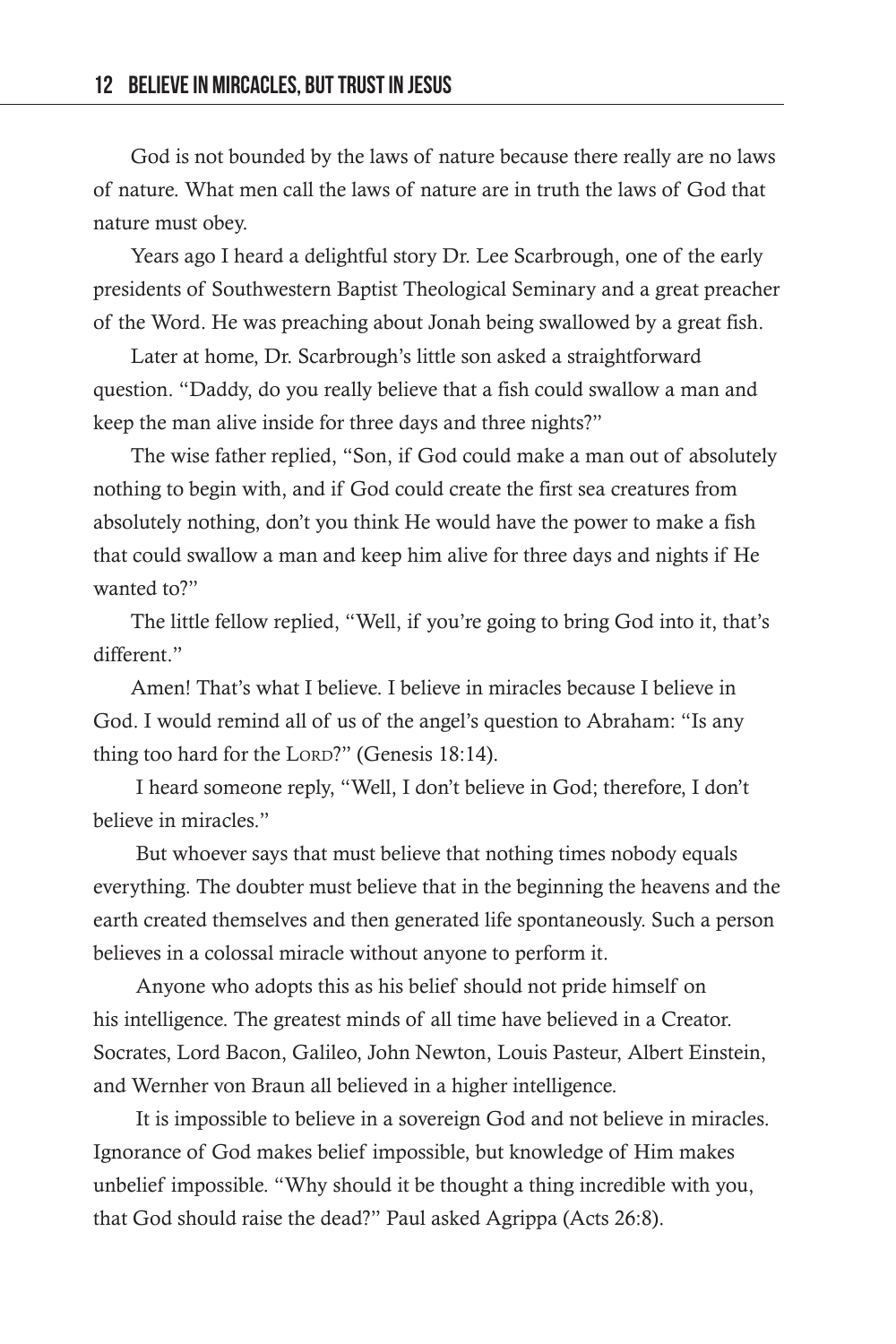What do we mean when we use the word *supernatural* to describe God and His works? *Supernatural* merely means "above nature." God is sovereign over nature. The law of gravity is overruled when a magnet picks up iron filings. The superior law of magnetism has taken over. In like fashion, the superior law of divine sovereignty overrules the lesser laws of nature. The patriarch Job said of God:

For He looketh to the ends of the earth, and seeth under the whole heaven; to make the weight for the winds; and He weigheth the waters by measure. When He made a decree for the rain, and a way for the lightning of the thunder: then did He see it, and declare it; He prepared it, yea, and searched it out (Job 28:24-27).

 We don't have to prove miracles. Christians really don't need proof, and an unbelieving world wouldn't accept it. We need not be afraid of science. Christians should enjoy and appreciate science even more than unbelievers.

 If a scientist has a good word to say about God and miracles, that should give us no more faith in miracles, but a little more confidence in the scientist. We do not need to defend or explain miracles. Let's just enjoy them.

### PRESENT-DAY MIRACLES

Beyond the clear statements of the biblical text, one would have to admit that miracles happen in present-day life.

 God still supernaturally heals the sick. Such a statement prompts raised eyebrows among many more reserved believers. These people have seen the excesses, manipulations, and frauds of the modern-day, so-called divine healing movement. They are so afraid of wildfire that they have settled for no fire.

 I have wondered what would happen in some of our cut-and-dried prayer meetings if God were to answer from heaven with a bona fide, industrialstrength miracle of healing right there on the spot. In some churches, it is all right to pray for healing just so long as nobody gets healed.

 Let me pause here to say that I, too, am aware of the charlatans and hucksters who parade up and down the land claiming to heal the sick. I will pay my respects to them later in this volume.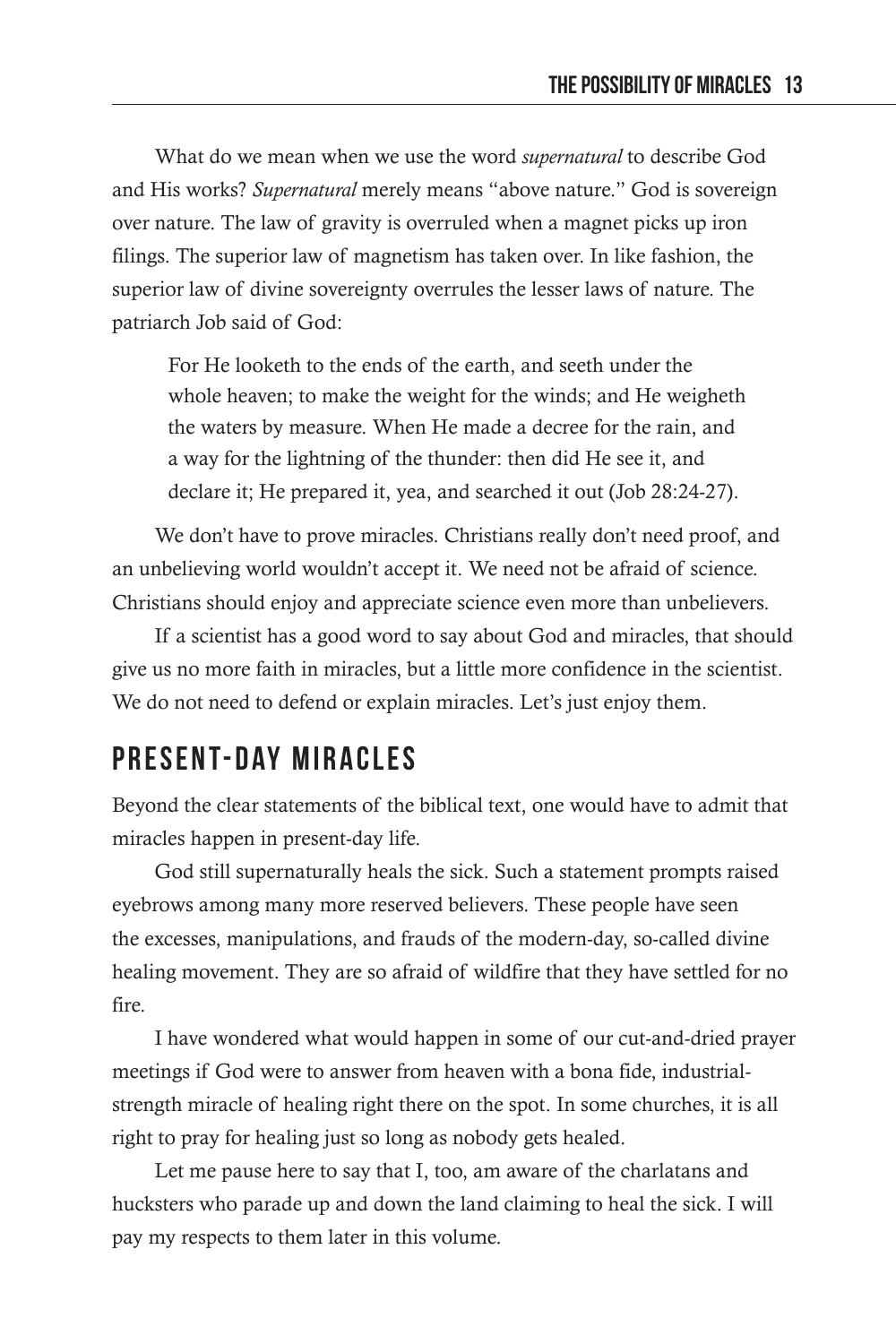But having said that, I must say that I believe God does heal today sovereignly, supernaturally, radically, and dramatically. In fact, I want to tell you about a precious friend. Her name is Marolyn Ford, and her story is an incredible testimony to the healing power of God.

 As a young lady, Marolyn began to lose her eyesight. It progressively got worse and worse. The doctor told her she had an irreversible problem called macular deterioration. He predicted that it would progress until she would be legally blind. This indeed happened. She lost her sight and had to go to a school for the blind and learn to tap with a cane and read Braille.

 But the story does not end there. She went away to a Bible college to study. The professors allowed her to take classes with a tape recorder. There, as a sightless young girl, she met a young ministerial student named Acie Ford. They fell in love, and this young preacher married a bride who was beautiful but could not see her bridegroom.

 God gave them a little baby. She could not see the face of her baby either. God gave them a wonderful church, and she knew her church members by voice but could not see their faces.

 Marolyn had prayed many times that she might be healed by miracle or medicine, but nothing seemed to help. One evening, she and her husband were driving home late at night and were discussing Marolyn's blindness. Acie talked to her about the impediment it was to the ministry and how wonderful it would be if God would heal her. Let Marolyn tell you what happened in her own words, taken from her book *These Blind Eyes Now See*:

 That evening both of us were exhausted. Acie picked up a religious periodical, and I climbed into bed. After reading a minute, Acie put the magazine down, got on his knees for our nightly devotion, and began praying.

 We both began to cry as he prayed with great feeling and boldness: "Oh, God! You can restore Marolyn's eyesight tonight, Lord. I know You can do it! And, God, if it be Your will, I pray You will do it tonight." Perhaps neither of us was quite prepared for what happened. After 12 blurred and dark years, there was sharpness and light.

"Acie, I can see!" I exclaimed.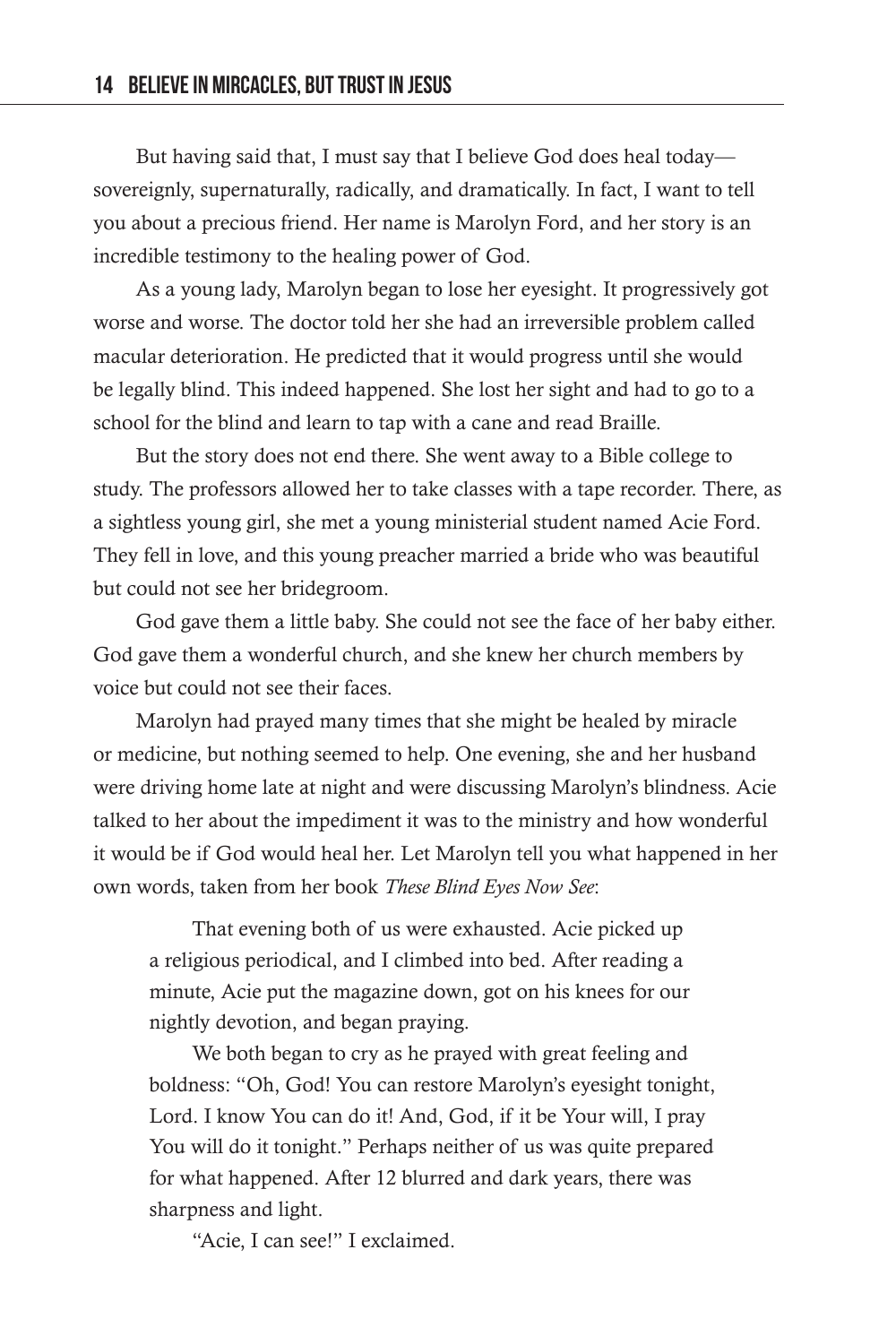"You're kidding," he answered.

I repeated, "I can see! I can see the pupils in your eyes!"

 Acie thought that perhaps just a little vision had come back. I said, "Acie, it's 12:30 at night! You need a shave! I can see!"

 Acie still couldn't believe the miracle that had really occurred. He grabbed a newspaper pointed to the large print at the top of the page, and asked, "Can you see this?"

 "I can do better than that!" I exclaimed. "I can read the smaller print!"

 Acie got excited. "Marolyn, can you see the dresser? Can you see the bed?"

 We shouted and praised the Lord for what He had done! Such a miracle was overwhelming. Things had been rough for Acie lately as he tried to keep up with both his church work and his sales job. He had nearly reached his limit that evening when the miracle happened. We knew that God was able, but we couldn't comprehend that something so wonderful and miraculous had happened to us.

 Jumping off the bed, Acie asked the question again, "Marolyn, you can see?"

"Yes!"

 "Praise God! Praise God! Praise God! Glory, glory, glory to God! It can't be!" Acie exclaimed.

 We were beside ourselves with happiness. "This is heaven!" Acie shouted. "It has to be! Oh, God, why did I doubt You?"

 Then he turned to me. "Why did I doubt God? I didn't believe He could do something like this! He did it!"

Psalm 116:12—"What shall I render unto the LORD for all His benefits toward me?"—came to Acie's mind. We were jumping up and down and crying at the same time. I was getting my first look at my husband. For the first time, I could see his face, his eyes, his nose, his mouth. I could see!

 I ran to look in the mirror. I could hardly believe how my facial features had changed. I had become blind at 19; now I was 31. I kept taking a second look . . .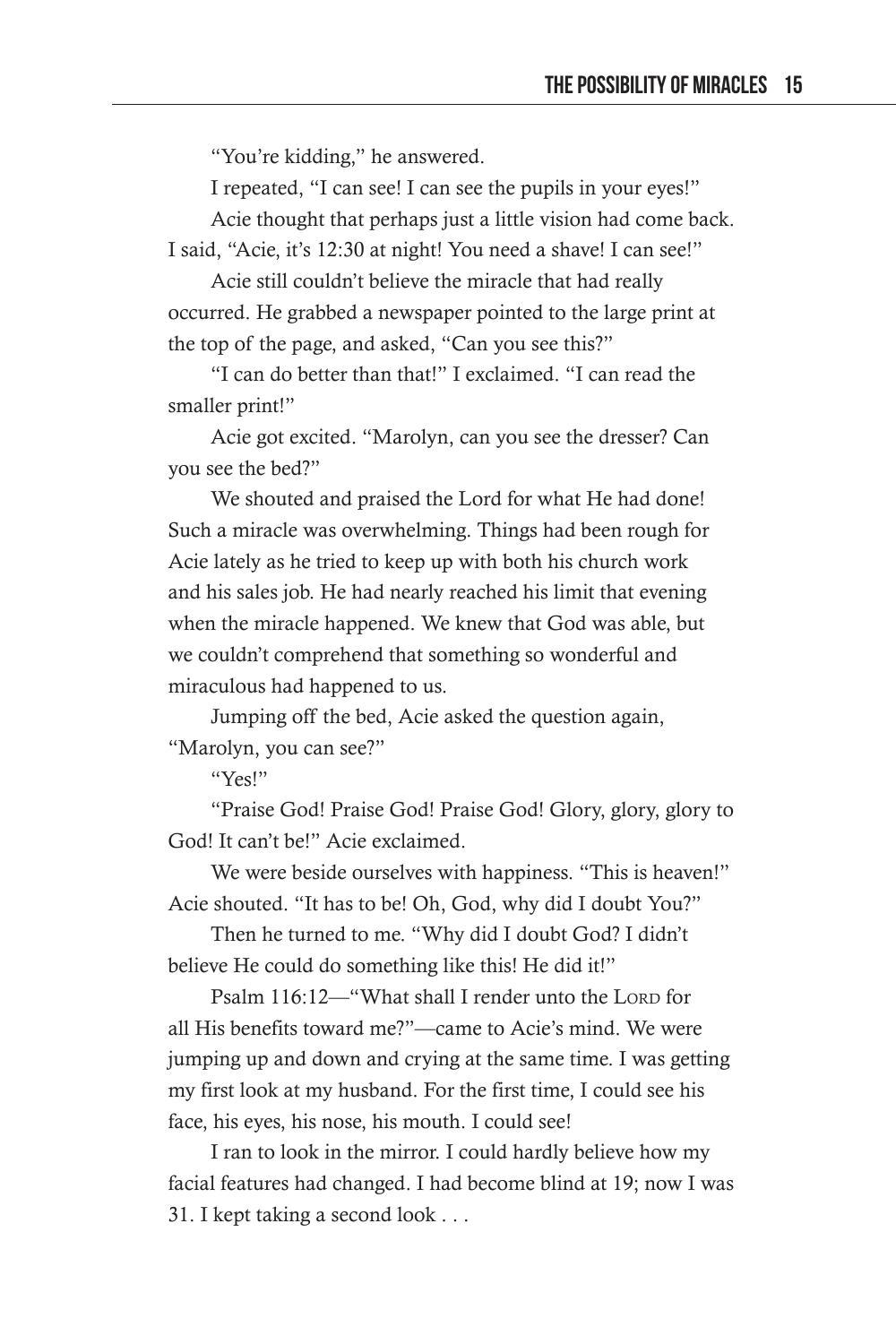We reached for the phone to call our parents. When the phone rang at my parents' home in Michigan, Mother was awake—she had not been able to sleep that night. For years she had been burdened with the thought of my blindness and her own helplessness in not being able to do anything about it. How happy our news made her! She rejoiced with us over the telephone lines. I asked her to share the news with the others in my family who lived in Holland, Michigan, and with my twin sister in New York.

 Acie dialed his parents, and his mother sleepily answered. Acie shouted, "Mother, Marolyn can see!"

 Mom Ford had been awakened in the middle of the night by a son too excited to speak calmly. She asked, "Is everything all right?" But Acie could only repeat over and over, "Marolyn can see! Marolyn can see! She can see!"

 We tried to explain to Mom and Dad Ford, but we had so little time. There were many other phone calls to make. We wanted to run down the street at 1 a.m. and shout that I was blind, but now I see! $1$ 

 The director of the school for the blind said she should go to the doctor and let him confirm this miracle.

 The doctor who had examined her before in her blindness put the eye charts in front of her. She read them with ease. He said to her, "I cannot doubt or deny that you can see. Now let me look into your eyes."

 When he did, he gave a gasp. He said, "I don't understand it. There is really no change. A portion of your eyes are like a mirror that had the quicksilver scraped off." He said it was a bigger miracle than he would have believed. "It is impossible for you to see, and yet you see."

 In the years since then, Marolyn has crossed America giving her testimony. It has blessed and strengthened thousands. She does not believe it is always God's will to heal, but she cannot deny what God has done for her.

 I am blessed constantly when I am around this humble and dedicated couple who have seen God do a miracle. To look into Marolyn's beautiful blue eyes gives one the feeling that he is seeing with his own eyes an undeniable, supernatural work of God.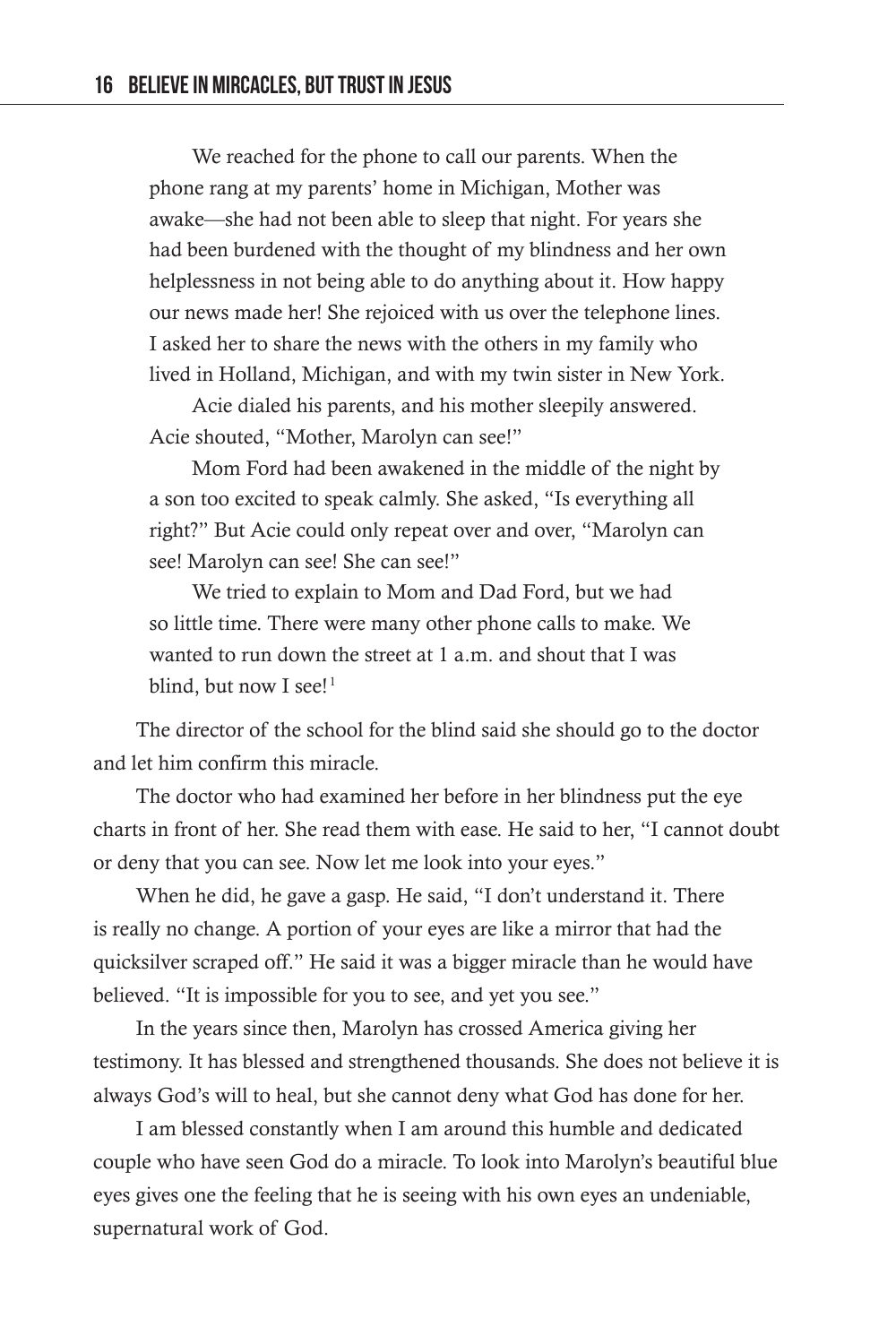Another incident of God's sovereign power comes to mind. We were in Moscow, Russia, during the Orthodox Easter. An elaborate sound stage had been constructed in Red Square by Campus Crusade for Christ. There was to be a concert and then a Gospel presentation. Many thousands had gathered, and the service was to be telecast throughout all Russia.

 I was praying with Dr. Bill Bright, the founder of Campus Crusade, when a messenger came with the news, "It's raining. Because power lines are down everywhere, the government officials say that we must shut down the event."

 "We can't do that. Too much money, time, and faith have been invested," Bill Bright said. The leadership of our event pleaded with the officials for just ten more minutes to give the rain time to stop. It looked impossible. Gray clouds covered the sky over the Kremlin. The cold rain fell on our heads.

 A group of prayer warriors huddled under a scaffold and began to sing and pray. I can hear them now and see them in my memory as they looked up into the face of those threatening clouds and called out, "Stop the rain, Lord, stop the rain!"

 I testify to you that in nine and a half minutes an amazing thing happened. It seemed as if a giant squeegee were drawn across the sky. A blazing sun began to smile from an azure sky. Our God had answered prayer. The program that followed had another touch of His mighty power.

 We rejoice in these kinds of stories. We must admit that God heals by miracle, and also by medicine and other natural means as it seems wise to Him. Sometimes He heals instantaneously, sometimes over long periods of time. And if we are twice born, we know that He always heals in eternity.

#### MIRACI ES OF PROVIDENCE

 Not only are there miracles of healing and wonders in nature; there are miracles of God's providential guidance.

 I personally have experienced what I would call miraculous answers to prayer. Some of our prayer answers might be dismissed as mere coincidence, but indeed some cannot.

 In one such instance, I had lost my billfold—where and how I knew not. A lost billfold is aggravating, to say the least. Over and over, I mentally and physically retraced my steps.